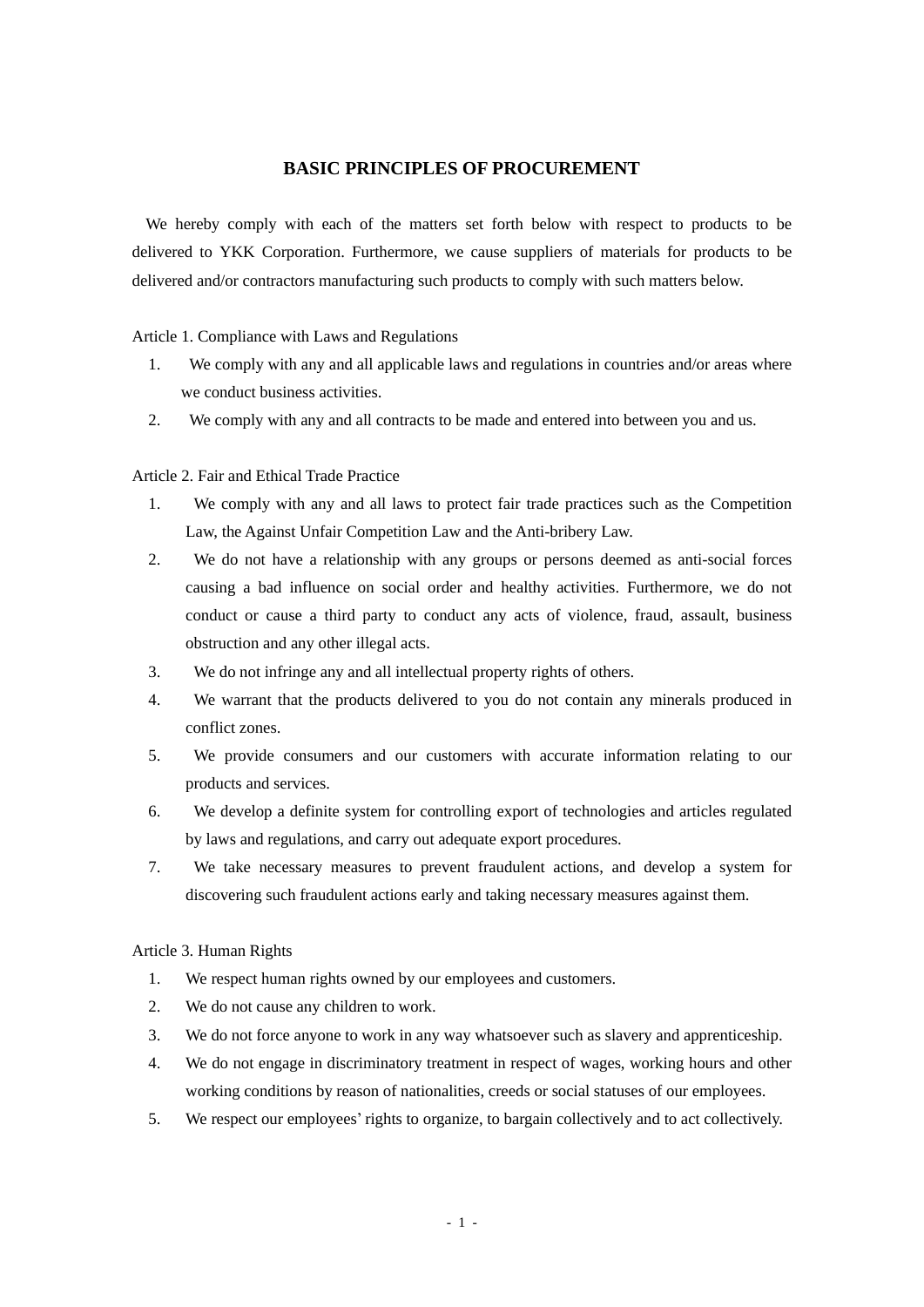## Article 4. Wages

- 1. We pay our employees wages not less than the statutory minimum wages specified in applicable laws and regulations.
- 2. We pay our employees increased wages at the rates specified in applicable laws and regulations for their work exceeding the statutory working hours.

## Article 5. Working Hours

- 1. We do not cause in principle our employees to work in excess of hours specified in applicable laws and regulations.
- 2. We provide our employees with at least 1 day off for every 7 days.

## Article 6. Safety and Health/Working Environment

- 1. We secure safety and health of our employees in workplaces (comfortable working environment). We endeavor to prevent injury, disease, disability or death of our employees resulting from an employment-related cause.
- 2. We install firefighting equipment in workplaces and secure escape routes.
- 3. We provide our employees with adequate lighting, temperature control and ventilation in workplaces, and prevent noise therein.
- 4. We prevent sexual harassment and power harassment in workplaces.
- 5. We provide free for our employees with equipment for securing their safety and health of our employees in workplaces.
- 6. We provide our employees with facilities necessary for their life, and implement benefit programs in order to develop workplaces where our employees can securely and comfortably work.

#### Article 7. Environment

- 1. We dispose of waste pursuant to applicable laws and regulations.
- 2. We comply with any and all laws to prevent environmental degradation such as the Soil Contamination Control Law, the Pollution Control Law and the Air Pollution Control Law.
- 3. We store hazardous materials in adequate facilities to avoid their hazardous nature to be actualized and mark as hazardous on such materials pursuant to applicable laws and regulations.
- 4. We construct and adequately operate an environmental management system, and disclose results of our environmental activities as necessary.
- 5. We continuously endeavor to effectively utilize resources and energy, reduce greenhouse gases emissions and reduce an amount of wastes.